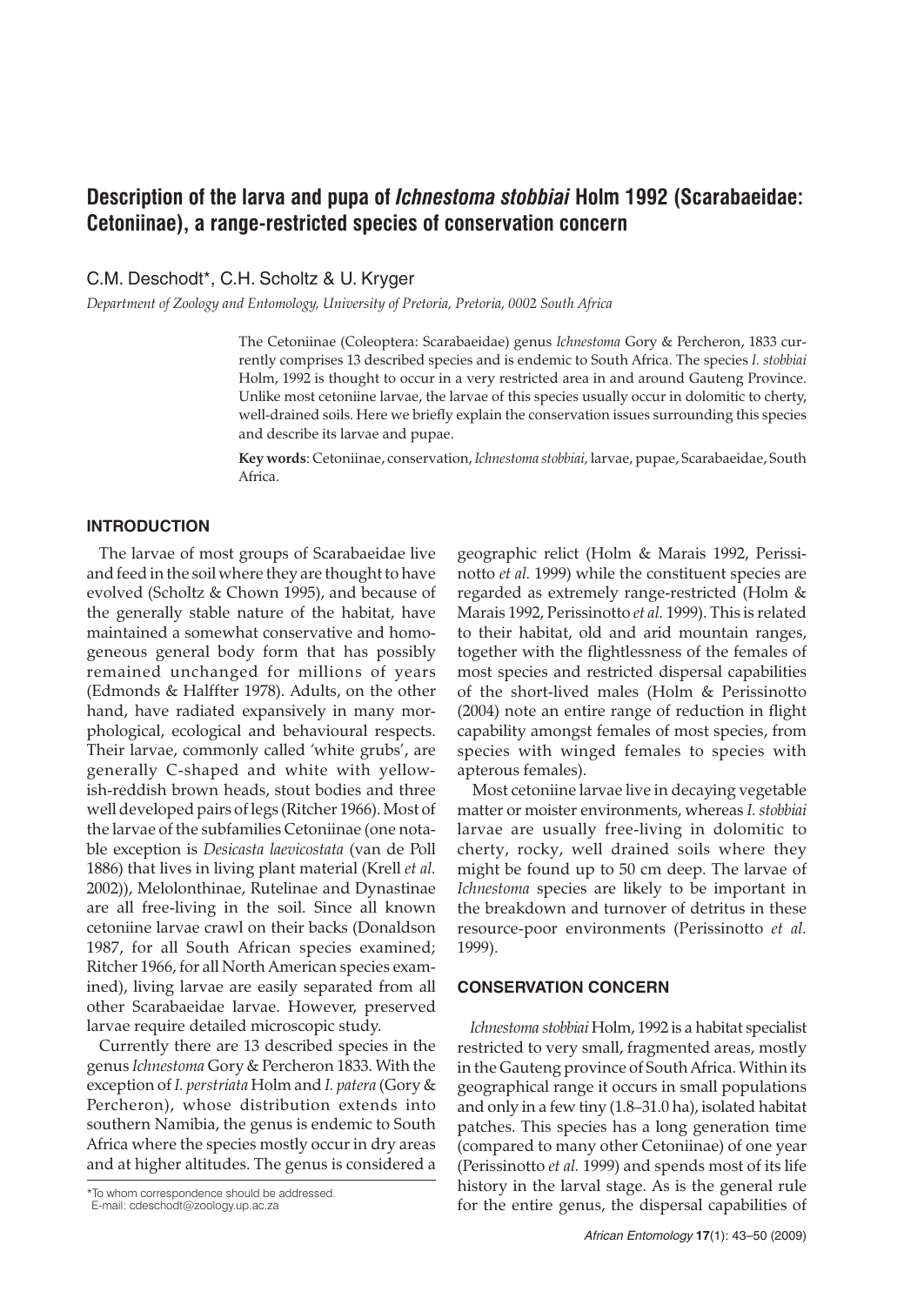*I. stobbiai* adults are extremely low: they are only active aboveground for a few days in spring after substantial rains (>15 mm) although there might be more than one emergence after subsequent rains, if the first shower was not extensive enough (Perissinotto *et al.* 1999). All the mouthparts (except the mandibles and palpus) of the adults are fused into a plate, thus the adults do not possess functional mouthparts and do not feed. The larvae feed on detritus. The adult females are not capable of flight and therefore have extremely limited dispersal ability; they emerge from the soil, and release pheromones at the emergence site that allow the winged males to locate them. Once one or several males have found a female, she will dig into the soil very close to where she emerged. The male follows her and mating takes place in the soil. The female dies after laying eggs. Despite their ability to fly, the dispersal powers of the males are very restricted.

All of these factors favour to an increased extinction risk in a declining species (Purvis *et al.* 2000). *Ichnestoma stobbiai* has been assessed by the Gauteng Department of Agriculture, Conservation and Environment (GDACE) and qualifies as 'endangered: B1+2ab' (For explanation of criteria, see Standards and Petitions Working Group 2006). This is in the process of being submitted to the International Union for Conservation of Nature (IUCN).

The habitat requirements of *I. stobbiai* are poorly known and since they spend most of their lifecycle underground as either larvae or pupae, it is difficult to confirm the presence of a population at any particular locality for conservation or environmental purposes (e.g. Environmental Impact Assessments). To compound this, adults sometimes fail to emerge under apparently suitable conditions, as with the poor emergence in the spring of 2007 season (pers. obs.). These factors may result in erroneous conclusions about the species' presence or absence. It is therefore important to have reliable identification characteristics for the larvae and pupae since they are theoretically present for most of the year.

Because it is difficult to separate *I. stobbiai* larvae and pupae from other Cetoniinae immatures without study under a microscope and detailed information on the distinguishing characters, this paper provides the required morphological description of the larval and pupal stages to be able to do so. This project is part of a larger, com-

prehensive study of the ecology and conservation genetics of *I. stobbiai* being undertaken by members of the Scarab Research Group at the University of Pretoria.

### **MATERIAL AND METHODS**

In October 2006 a total of 60 adults (30 females, 30 males) were collected from a site to the west of Gauteng. This site has a relatively high censused population size as opposed to other known populations. Adult males were followed till they landed close to a female, and both were collected. The beetles were taken to the breeding laboratory of the Scarab Research Group at the University of Pretoria.

Fifteen pairs were placed in buckets of *c.* 21 ×  $21 \times 28$  cm in autoclaved, sifted (5  $\times$  5 mm) loamy soil from the collecting site and the rest in unautoclaved, sifted  $(5 \times 5 \text{ mm})$  loamy soil, also from the collecting site. All buckets were filled to *c.* 15 cm. All the detritus was still present as food for the larvae. Adults immediately started breeding and were left undisturbed for one month. The containers were kept moist to prevent desiccation of the larvae. After this, the buckets were inspected monthly. The larvae progressed to the third instar within two months, when 10 were killed in near boiling water and preserved in 70 % ethanol.

The final inspection of the contents of the buckets was on 6 September 2007 and a very high larval mortality rate was recorded. Only three live larvae (all from autoclaved sand) and five cocoons (three from autoclaved and two from unautoclaved sand) were recovered. The surviving larvae were kept in fresh soil from the collecting site and inspected on 23 February 2008. All three had pupated. The cocoons were hard and brittle. Five were soaked in water for 30 minutes before they could carefully be opened. A live pupa was found in each. They were placed between tissue paper in a Petri dish inside a small cardboard box and kept moist. After they had sclerotized, the pupae were killed and preserved as described above.

All specimens are stored in the University of Pretoria Scarab Collection (UPSA). Terminology used in the descriptions is based on Ritcher (1966), Smith *et al.* (1998) and Perissinotto *et al.* (1999). For the larval description we follow Perissinotto *et al.* (1999) where the only other *Ichnestoma* larvae are described.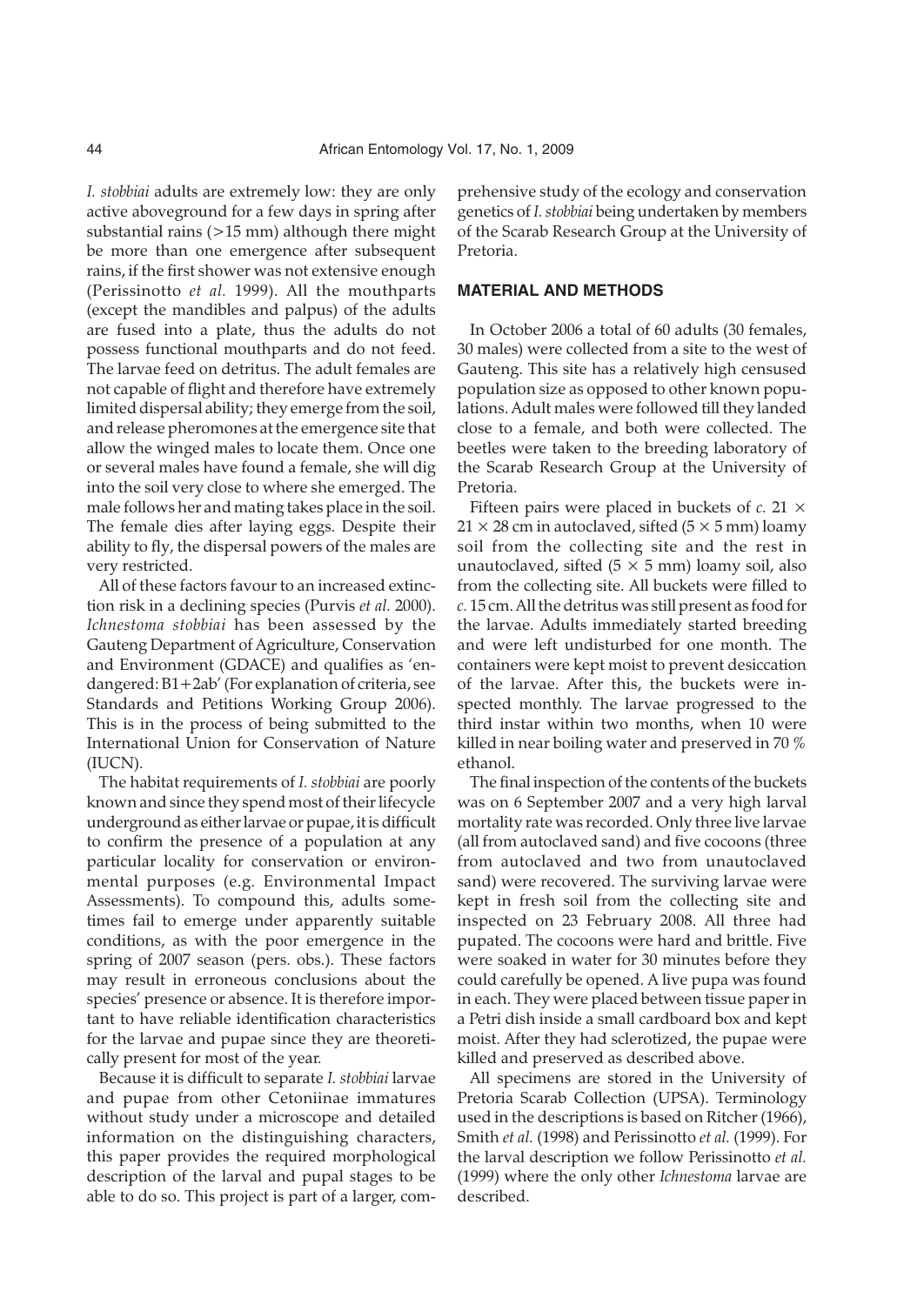### **RESULTS**

## **Description of third instar larvae** (Figs 1–3)

*Material examined*. Larvae collected from breeding colony, seven complete in 70 % ethanol, three dried and dissected (UPSA).

*Thorax and habitus.* Larvae are back crawlers and free-living in the ground. Body scarabaeiform, length 33–40 mm ( $n = 10$ ). Head capsule width, 2.9–3.2 mm ( $n = 15$ ) Pronotal shield evident, triangular with deep median depression. Spiracles distinct. Spiracular plate C-shaped, open anteriorly except pronotal one which opens posteriorly. All spiracles more or less the same size except last which is smaller. All segments with mostly short yellow-brown irregular spaced setae interspersed with some long setae.

*Legs*. Coxa, trochanter, femur and tibiotarsus of all legs with medium length fine setae. Tarsunguli of all legs falcate with five to seven setae at tip of protarsungulus and five at meso- and metatarsunguli, all setae about the same size, except hind dorsal seta of metatarsungulus which is extremely short.

*Cranium*. Ovoid, yellowish brown, except at precoilae and where antennae are attached, dark brown. Clypeofrontal suture distinct and dark brown. Epicranial suture distinct, extending from epicranial stem further along frons up to same level as posterior frontal setae. Frons with one pair each of anterior frontal setae, posterior frontal setae and exterior frontal setae. Frons with some irregular dark brown pores. Anterior angles each with one seta. Epicranium with some short irregular dorsoepicranial setae and two pairs of lateral setae. Ocelli absent.

*Clypeus*. Sub-rectangular. Postclypeus more sclerotized and longer than preclypeus. One pair of anterior clypeal setae, rooted in deep indentations situated paramedially and close to proximal end of post clypeus. Two pairs of exterior clypeal setae on lateral margin of postclypeus, one medially and one at fusion point with preclypeus. Irregular postclypeal pores, more numerous distally, no preclypeal pores present.

*Labrum.* Trilobed, not well defined, symmetrical with rounded lateral margins. Some irregular pores present, proximally, medially and at distal lateral margins. Three pairs of proximal setae, two proximally and one paramedially. One pair of setae at lateral margin. Apical and lateral lobes with numerous setae.

*Antennae*. Distinctly four-segmented, glabrous.

First segment longest, second two-thirds the length of first and third two-thirds as long as second. First three segments each yellow brown proximally, becoming pale-white distally. Third segment with one sensory spot protruding distally on inside lateral edge. Fourth segment yellow brown, three oval to round sensory spots at distal end and two on outside lateral edge.

*Mandibles*. Asymmetrical, left mandible slightly longer and less robust. Scissorial area very sclerotized. Outside lateral margin of both mandibles in some specimens with a single prominent hook medially. Scissorial area of left mandible having four small scissorial teeth and right with two robust scissorial teeth and a single seta at base. Angle between dorsal and outside-lateral surface is a uniformly round right-angle, with a row of three setae on lateral surface. Angle between dorsal and outside-lateral surface right-angled, angle uniformly round, with a row of three setae on lateral surface. Molar area of both mandibles heavily sclerotized. Molar area part of right mandible with three parallel ridges, proximal ridge longest, bending almost 90 degrees proximally, middle ridge more robust and distal ridge small and short. Single seta at dorsal base of molar area. Molar area of left mandible large, concave with a big, sharp protrusion distally and a very small, round protrusion laterally. Brustia present only ventrally at base of molar area of both mandibles. Stridulatory area big and clearly visible (for alignment and shape of ridges see Fig. 1b,c). Ventral process of left mandible smaller than right mandible. Postartis same size on both mandibles.

*Maxillae*. Galea and lacina fused into mala, suture obvious. Cardo with few irregular short setae. Lateral surface with two stipes. Distal-lateral area with few long setae. Dorsolateral edge with few short, stout stridulatory teeth. Mala with three unci, two larger unci at tip and one smaller below. Sensilla absent. Maxillary palp with three segments, sensory area at distal tip of terminal segment. Eight stridulatory teeth on left and right stipes. Proximal five sharp pointed and last three blunt.

*Labium*. Five pairs of long setae proximally on prementum. Postmentum with one pair of short setae and some irregular pores. Glossa with medium length setae medially glabrous, some sensilla proximally. Hypopharangeal sclerome asymmetrical. Truncate process obvious on right side. No second process.

*Epipharynx*. Lateral margins rounded. Apical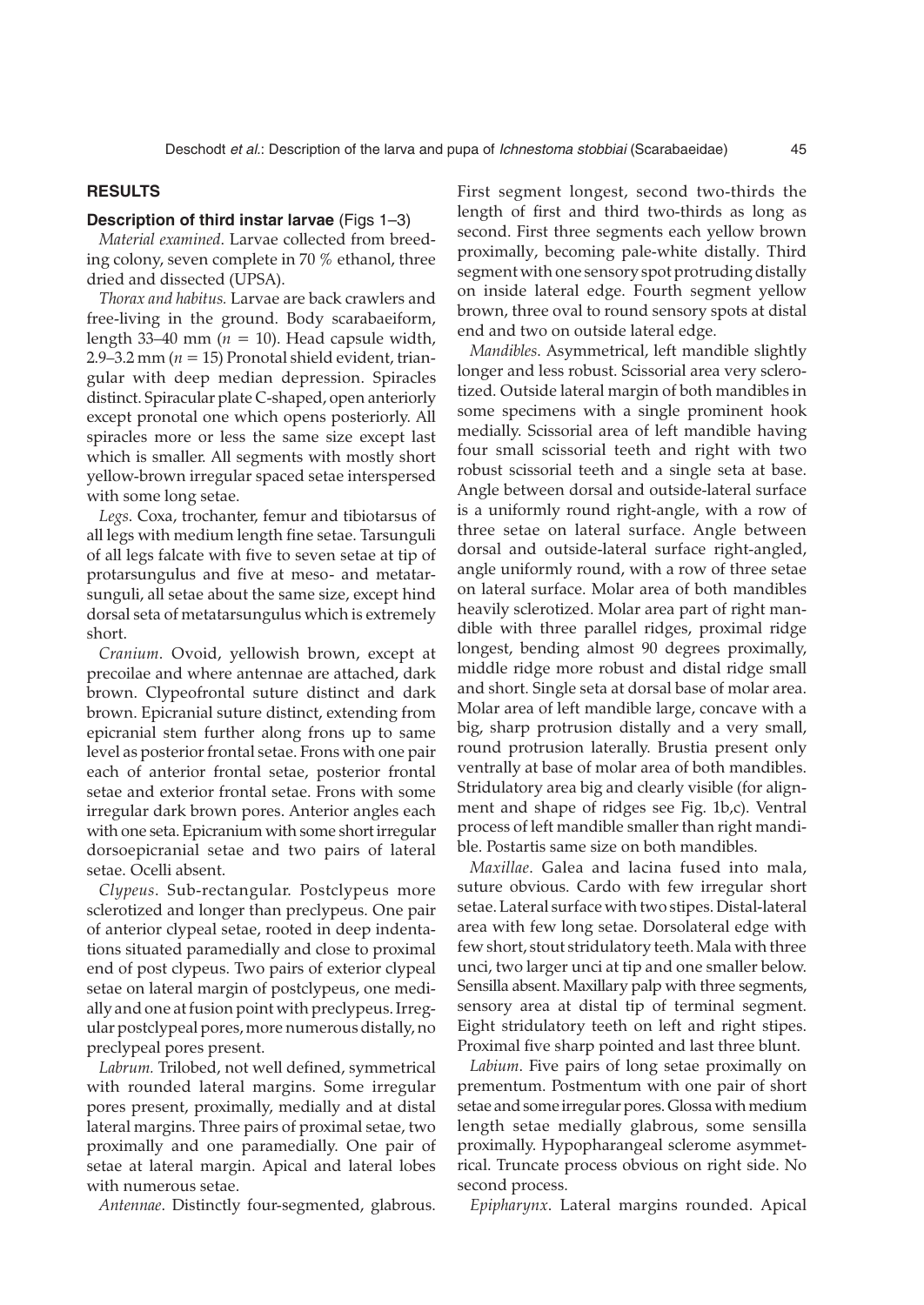

**Fig. 1**. Line diagrams showing head capsule and mandibles of Ichnestoma stobbiai larvae. **a**, Head capsule: E, epicranium; ES, epicranial suture; FS, frontal suture; PFS, posterior frontal seta; DES, dorsoepicranial setae; PCL, precolia;AFS, anterior frontal seta;EFS, exterior frontal seta;SAA, seta at anterofrontal angle;CS, clypeofrontal suture; A, antenna; PSC, postclypeus; PC, preclypeus; L, labrum; SS,sensory spots. **b**, Right mandible, left, dorsal view; right, ventral view; PTA, postartis; VP, ventral process; STA, stridulatory area; DMS, dorsomolar seta; SA, scissorial area. **c**, Left mandible, left, dorsal view; right, ventral view: B, brustia; VP, ventral process; M, molar; STA, stridulatory area; DMS, dorsomolar seta; SA, scissorial area.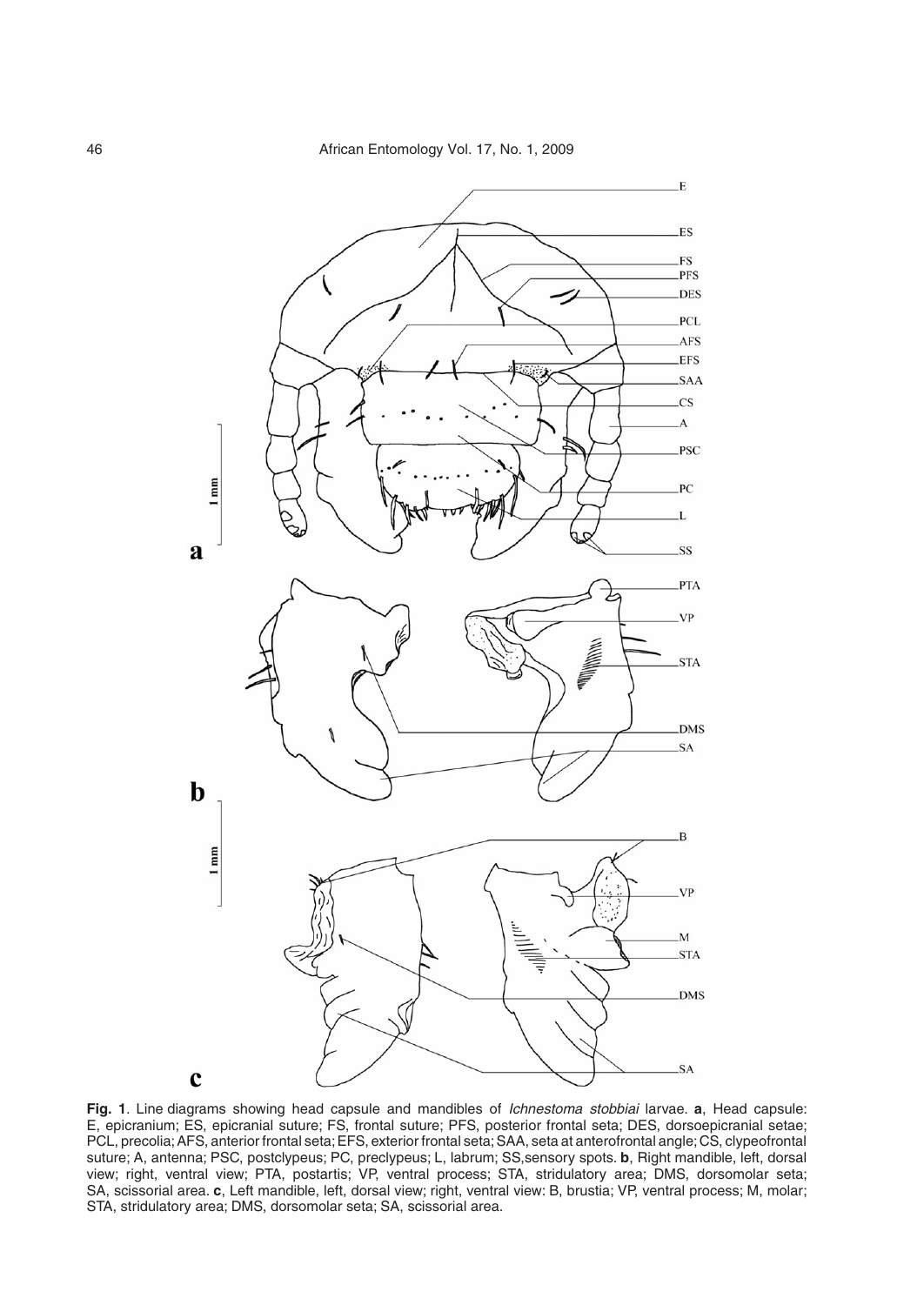

**Fig. 2**. Line diagrams showing maxilla and epipharynx Ichnestoma stobbiai larvae. **a**, Dorsal surface of maxillae; MP, maxillary palp; U, uncus; MA, mala; PM, prementum; LAC, labacoria; CAR, cardo. **b**, Ventral surface of maxillae; MP, maxillary palp; U, uncus; MA, mala; SD, stridulatory teeth; GL, glossa; HSC, hypopharangeal sclerome; CAR,cardo. **c**, Epipharynx; SC, sense cone; DX, dexitorma; LT, laeotorma; PE, pedium; CPA, chaetoparia; GP, gymnoparia; H, heli; ACP, acanthoparia; ACR, acroparia; CO, corypha.

margin in region of corypha bulging ventrally and with acroparia carrying long setae. No epizygum, zygum, clithra or plegmatium present. Acanthopariae with six to seven short, spiny setae. Gymnoparia with irregular medium slender setae and chaetoparia with longer thicker setae. Pedium strongly concave. Haptomerum with three irregular rows of heli. Laeotorma sclerotized, triangular; dexitorma sclerotized, elongated. Haptolachus with faintly sclerotized crepis. Sensory cone present.

*Raster*. Septula present, extending laterally over medial third of last abdominal segment, two times longer than width. Palidium V-shaped pointing anteriorly with more than 16 irregularly paired

pali, infrequently only 10–11. Pali spatulate, medium length. Tegilla with sparse covering of long and short setae from barbulae to palidia. Barbulae with some long setae and campus with some short setae. Anal opening transverse, long and straight, surrounded with mostly short setae.

#### Description of pupae (Fig. 4)

*Material examined*. 5 pupae, 38 and 29, UPSA.

Cocoon average size ( $n = 5$ ) 16  $\times$  11 mm, made from larval faeces. Pupae exarate, creamy white to dark brown depending on state of sclerotization; size variable, males (3) length: 12.9–16.5 mm and width: 10.0–12.2 mm and females (2) length: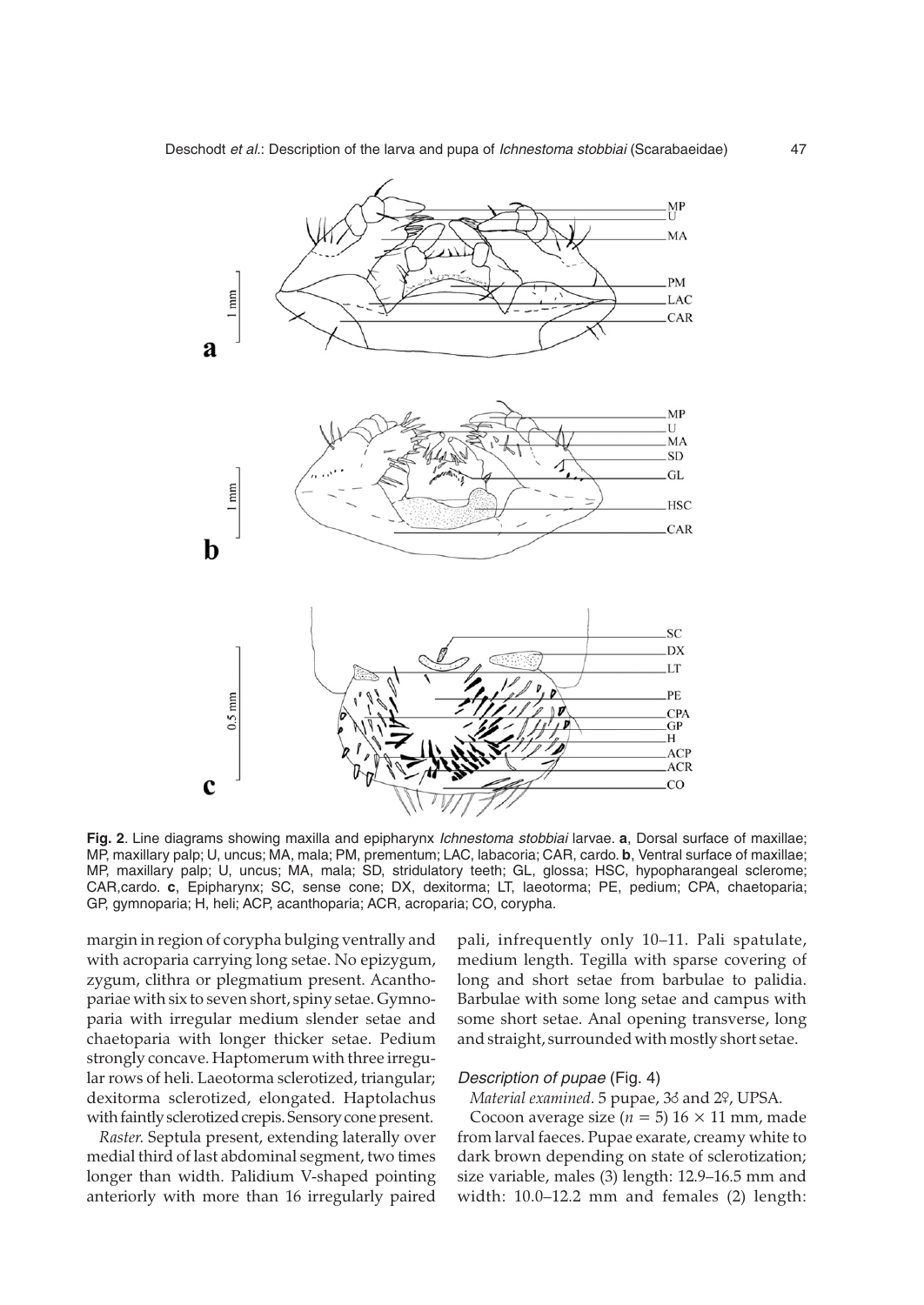

**Fig. 3**. Line diagrams showing raster and middle leg of Ichnestoma stobbiai larvae. **a**, Raster; C, campus; T, tegilla; P, palidia; S, septula; AO, anal opening; B, barbula. **b**, Middle leg; TTS, tibiotarsus; FEM, femur; TRO trochanter; COX, coxa.

13.2–14.5 mm and width: 9.9–10.6 mm.

*Head*. Deflexed downward. Antenna and mouthparts clearly recognizable. Sexual dimorphism in clypeus evident, male with armed, bifurcated clypeal horns and female, concave, bilobed and lateral anterior margins slightly upturned. Eyes well differentiated.

*Thorax*. Pronotal disk slightly convex, punctuate with punctures just smaller than distance between them, lateral corners anteriorly rounded and posteriorly angulate. Strongly convex projections

at posterior lateral corners in both sexes. Very fine and short setae, visible under high magnification, covering disk. Scutellum big, triangular. Mesoand metanota well developed with mesometasternal process small ending bluntly. Coxae well differentiated. Pteroteca free, folded around body, covering to half the nota, under middle legs. Hind wing teca in males slightly longer than elytron teca and in females the hind wing teca not even reaching the mesocoxa.

*Abdomen*. No dioneiform organs present. Tergites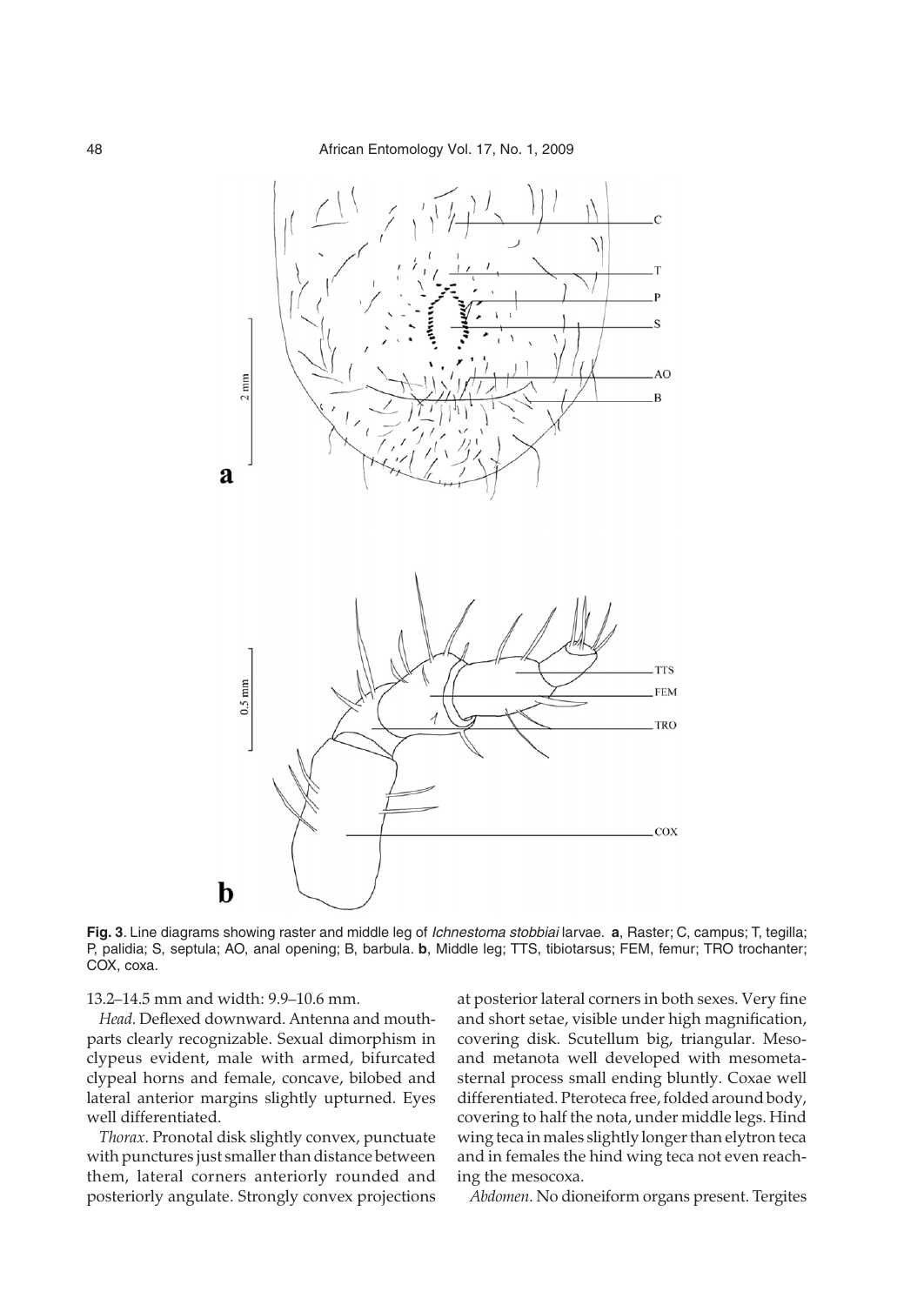

**Fig. 4**. Ichnestoma stobbiai pupal habitus, ventral view. **a**, Male; **b**, female. No dorsal sexual differentiation was observed.

almost convex with median fold line. Tergites I to VI with conical projections adjacent to tergolateral margin. No transverse ridges on tergites present. Tergo-lateral tubercles present on tergites II–VIII. Sternites more or less convex. Genital ampulla large, C-shaped.

*Legs*. Well differentiated with all denticles, tarsomeres and spurs defined.

### **DISCUSSION**

The falcate mesotarsungulus and medium-sized head capsule places this species in the Goliathini (Donaldson 1987). The genus can not be confused with any other known Goliathini larvae of the same size, while *I. stobbiai* is the only *Ichnestoma* sp. to occur in the area. Pupae can be identified by the shape of the clypeal armour of the males and similar size to the adults.

### **REFERENCES**

- DONALDSON, J.M.I. 1987. Description of, and a key to larvae of some South African Cetoniinae (Coleoptera: Scarabaeidae). *The Entomologist's Monthly Magazine* **123**: 1–13.
- EDMONDS, W.D. & HALFFTER, G. 1978. Taxonomic review of immature dung beetles of the subfamily Scarabaeinae (Coleoptera: Scarabaeidae). *Systematic Entomology* **3**: 307–331.
- HOLM, E. & MARAIS, E. 1992. *Fruit Chafers of Southern Africa (Scarabaeidae: Cetoniinae).* Ekogilde CC, Hartebeespoort, South Africa.
- HOLM, E. & PERISSINOTTO, R. 2004. New and lesser

Our observation that the lifecycle took 16 months contradicts Perissinotto *et al.* 1999, who reported that *I. stobbiai* has a life-cycle of one year. However, it is possible that this species exhibits plasticity in the duration of its larval development and timing of pupation in response to the suitability of environmental conditions. This could also explain the observed poor emergence of the 2007 season. Alternatively, the late pupation we observed could be an artefact of breeding conditions in the laboratory.

#### **ACKNOWLEDGEMENTS**

GDACE, in particular I. Engelbrecht, is thanked for supporting and funding the *Ichnestoma* project and for the collecting permit (Permit number CPF6–1279). Two anonymous referees are thanked for constructively reviewing the manuscript. We thank C. Jacobs for locating references.

known species of African fruit chafers (Coleoptera Scarabaeidae Cetoniinae). *Tropical Zoology* **17**: 73–95.

- KRELL, F.-T., SIMON, U. & ZOTZ, G. 2002. Cetoniinae developing in a living stalk of Bromeliaceae (Coleoptera: Scarabaeidae: Cetoniinae: Gymnetini). *Coleopterists Bulletin* **56**: 533–539.
- PERISSINOTTO, R., SMITH, T.J. & STOBBIA, P. 1999. Description of adult and larva of *Ichnestoma pringlei* n. sp. (Coleoptera Scarabaeidae Cetoniinae), with notes on its biology and ecology. *Tropical Zoology* **12**: 219–229.
- PURVIS, A., GITTLEMAN, J.L., COWLISHAW, G. &